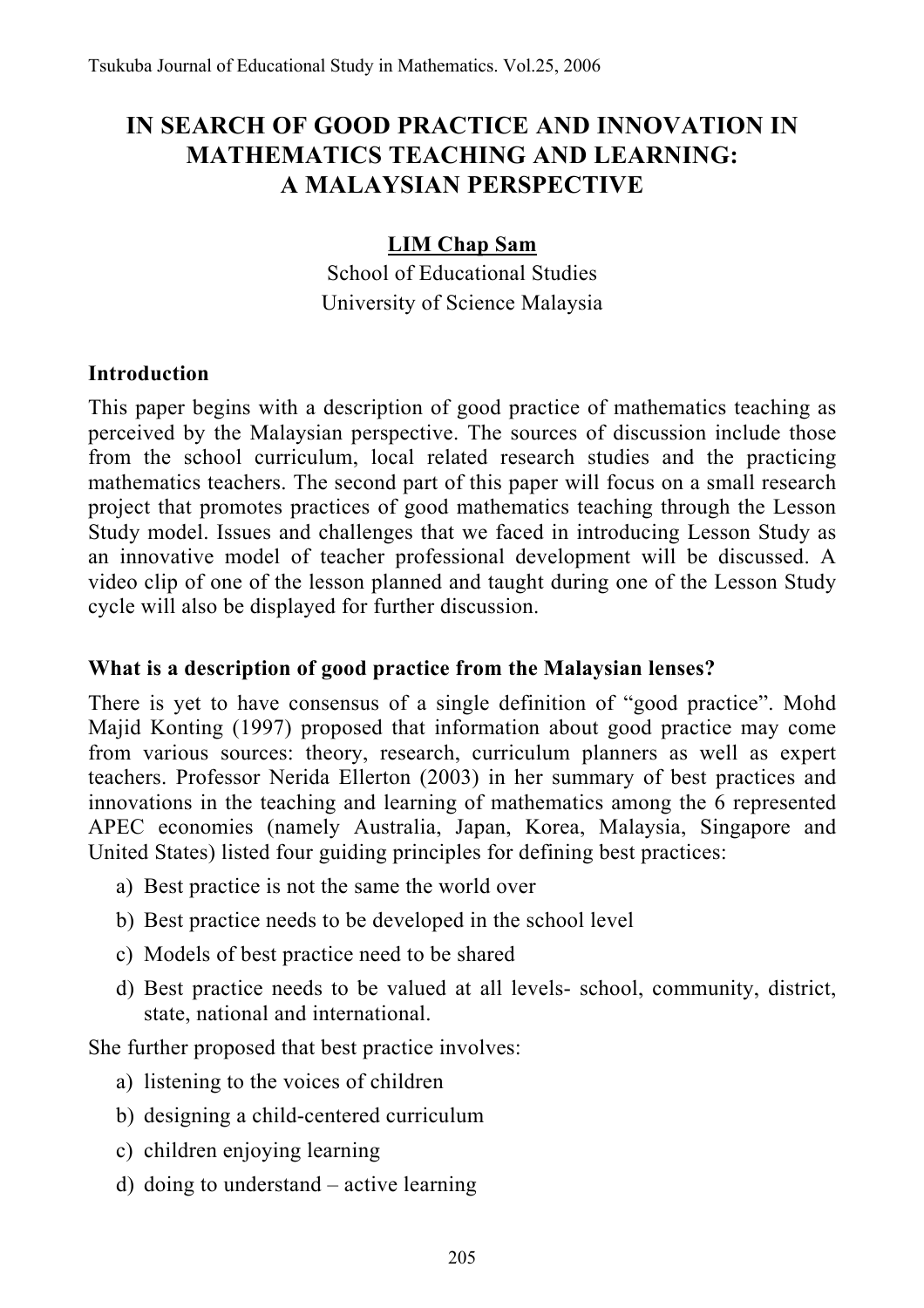- e) relating learning to the world of the child
- f) teachers as learners
- g) providing professional development

(p. 209)

Hence, in order to search for a good definition of good practice, we need to take into consideration voices from various parties such as students, teachers, school, community, district, state, national and international. This is because mathematics teaching is a cultural activity. Good practices in classroom teaching are shaped by all parties involved in the culture. The notion of good practice is in fact, loaded with value judgment. What is "good" to one culture might not hold true for another. With this notion in mind, I have looked into the following three sources to get a glimpse of 'good practice' of mathematics teaching as perceived by Malaysians:

1) From the Malaysian Primary and Secondary School mathematics curriculum

A brief content analysis of the latest Integrated Curriculum for Secondary School Mathematics syllabus (2004) highlighted the following emphasis in the process of teaching and learning mathematics:

- a) the need to link mathematics "learning to everyday life and experiences in and out of school" (p.2);
- b) the development of problem solving skills (p.3);
- c) the development of logical, systematic and creative thinking together with valid reasoning (p.4); and
- d) the inculcation of intrinsic values of mathematics and values of the Malaysian society which include being systematic, accurate, diligent, confident, not wasteful, moderate and cooperative, all of which contribute towards becoming a responsible citizen. (p.4)

Though not explicitly spelled out, the above emphasis may be considered as prescribed good practices which were planned or intended by the Malaysian mathematics curriculum.

Besides problem solving skills and logical reasoning, in the curriculum specification of the Integrated Curriculum for Secondary School Additional Mathematics (2004), the following were focused as the main elements in the teaching and learning of Additional Mathematics:

> e) communication through mathematics, that "will develop students' ability in interpreting certain matters into mathematics models and vice versa" (p.6).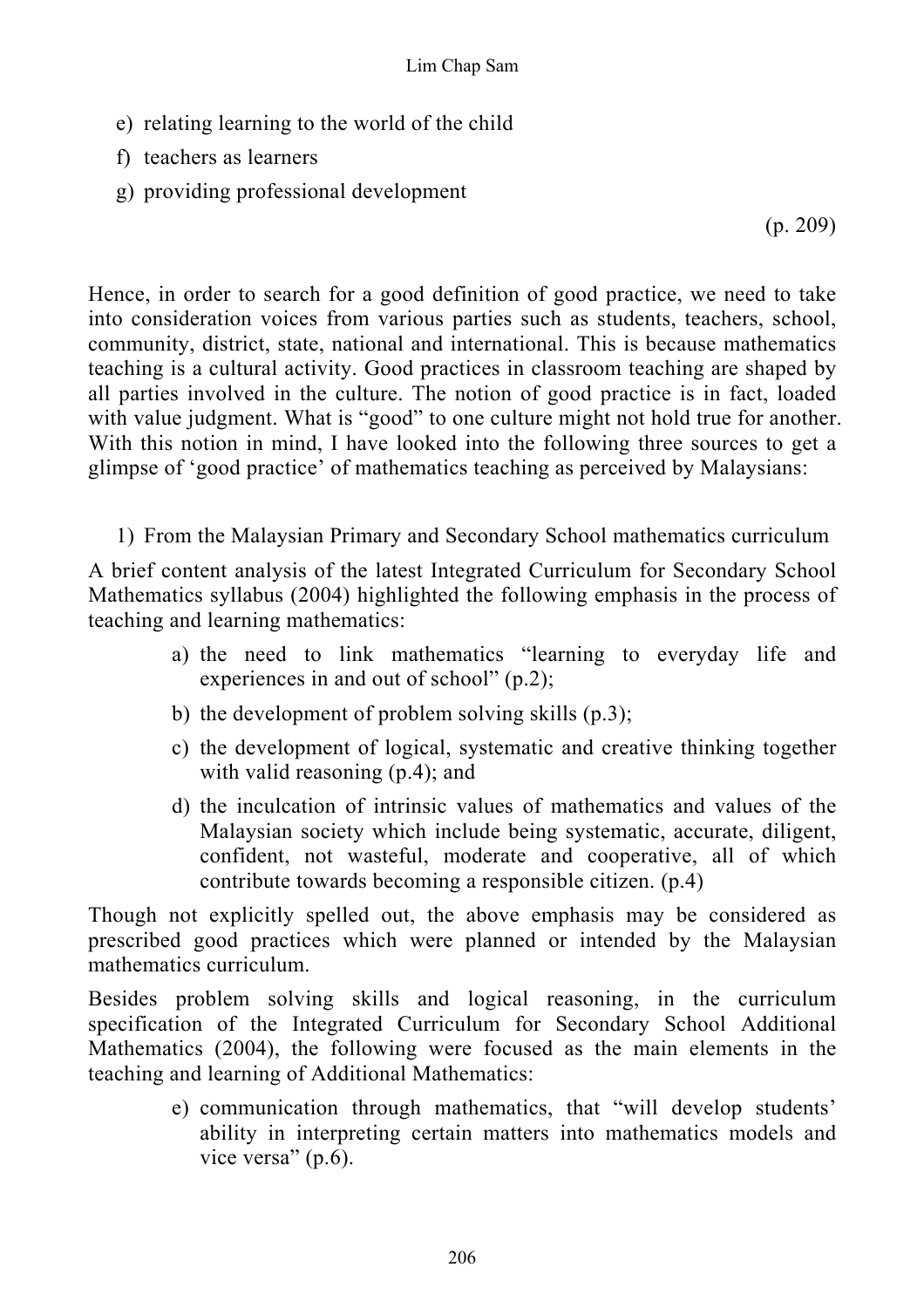In Search of Good Practice and Innovation in Mathematics Teaching and Learning: a Malaysian Perspective

- f) mathematical connections between different mathematical related topics, as well as with other learning areas (p.6).
- g) the use of technology including both hardware such as computers  $\&$ calculator and software related to education, websites and learning packages that are available and can enhance "students' understanding of certain concepts, providing visual representation and making complex calculation easier" (p.6).

However, to what extent are these intended 'good practice' implemented in the actual classroom? Are they pragmatic or are they too idealistic?

2) From the local research literature

The second source that I looked into was the local research literature pertaining to mathematics education. After a search of the local conference proceedings, journals, articles and unpublished paper presentations, I found only a couple of research studies related to good practice of mathematics teaching and learning.

The first one was a report of a workshop on the 'Thinking in Science and Mathematics (TISM) Project' published by SEAMEO-RECSAM (1990). The seven teacher researchers from a local school were asked to list down their perceptions of good teaching and good learning. Table 1 displays a summary of both lists.

| Perception of good teaching                                             | Perception of good learning                                                                                           |  |
|-------------------------------------------------------------------------|-----------------------------------------------------------------------------------------------------------------------|--|
| 1. Achievement of objectives in that<br>goals of lessons were attained. | 1. That the students are happy at the<br>end of the lesson and that they want<br>more of the lesson concerned.        |  |
| 2. Good delivery and presentation                                       | 2. That the students participate by<br>asking more questions and<br>are<br>thinking hard.                             |  |
| planning<br>$\sigma$<br>student<br>3.<br>Good<br>activities             | 3. That the students understand<br>what is being taught and can apply<br>what they have learned to solve<br>problems. |  |
| 4. Keep students busy                                                   | 4. Good learning results in ability to<br>apply knowledge to new situation.                                           |  |
| 5. Involving<br>participation<br>students                               | of 5. A good learner is not satisfied<br>with what he knows at the moment.<br>He constantly questions the 'truth'     |  |

Table 1: Perception of teacher researchers on good teaching and learning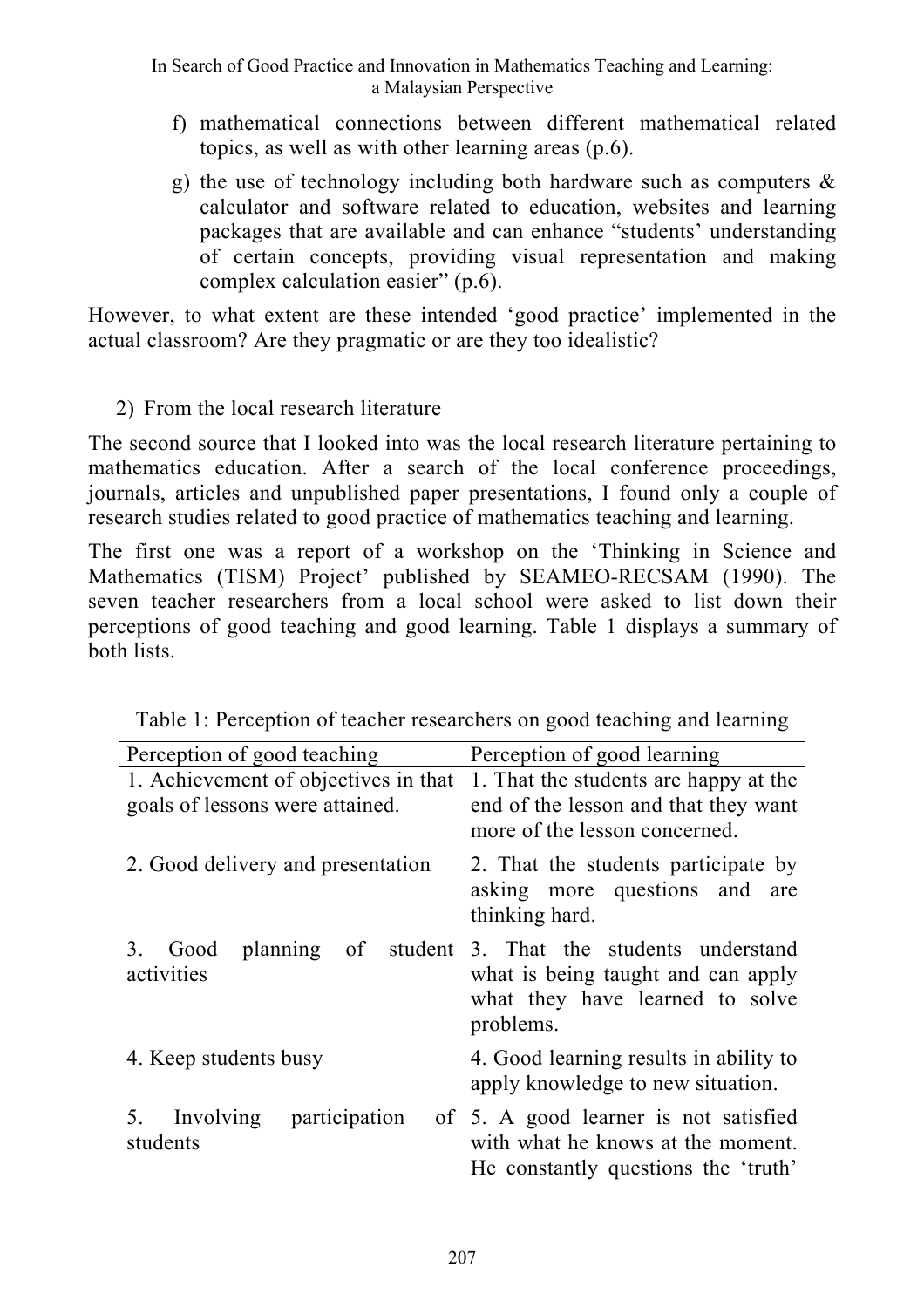of what the teacher says. He also tries to relate what he learns to his previous knowledge.

6. Involving positive changes in students

7. Resulting in long period of retaining the knowledge acquired.

8. Resulting in students' ability to understand, analyze, and internalize new knowledge.

9. Resulting in change of behaviors, attitudes towards learning.

10. Resulting in good learning on the part of students.

Source: SEOMEO-RECSAM (1990, page 6-7).

The second was a journal article by Mohd Majid Konting (1997) which uses a totally different method of data collection. He observed 58 lessons of 16 effective mathematics teachers from one district. His assumption was that these teachers were nominated as 'effective mathematics teachers' by those in authority (including the principal, assistant principal and head of department), thus their classroom practice might reflect 'good practice'. Findings of his study show that:

*The effective mathematics teachers were inclined to use traditional wholeclass teaching strategies and to dominate classroom interaction. There was little group work and little evidence of pupil-centredness. Their actions were associated with high levels of on-task activity and good pupil behaviour. But the differences are not, to some extent, parallel with the KBSM's recommended pedagogies of pupil-centredness.* 

(p. 17)

Hence, there seems a mismatch between good practice as intended by the Malaysian curriculum and that were practiced in the mathematics classroom. How do we operationalize the intended good practices in the mathematics classroom then? Is it not possible to do so? What are the possible hindrances or barriers?

3) From the practicing mathematics teachers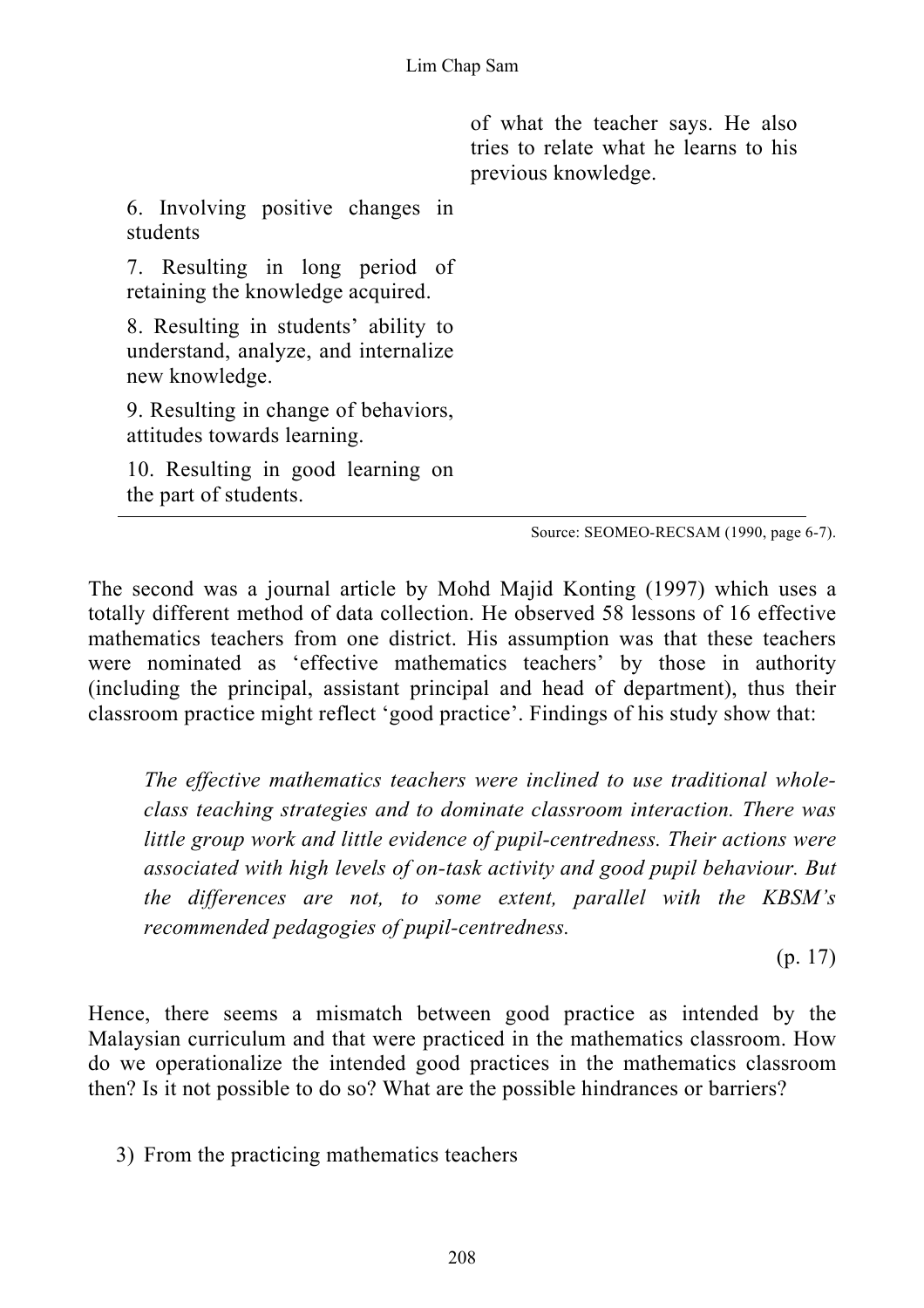In the year 2004-2005, my PhD student and I have carried out a Lesson Study project in two secondary schools in one district in Malaysia (see Lim, White & Chiew, 2005 and Chiew & Lim, 2005 for more details). Both project schools received the Lesson Study model of teacher professional development positively, though one of the schools shows keener interest in implementing the project than the other.

From the interviews, group discussion and the resulted lesson plan, we observed that these teachers were using three guiding principles in planning and teaching their lessons:

- a) student-based activities attempt to involve students in group or individual activities that will help them to develop or construct mathematical concepts;
- b) relating mathematical concepts with real life situations by giving related examples in and out of school experience that encourage students to make connections in mathematics and make learning mathematics meaningful to students;
- c) the ultimate goal of teaching is to ensure that all students can achieve good results in public examinations - drill and practice involving pass year examination questions is encouraged.

Indirectly, these principles might be termed as the main characteristics of good practice of mathematics teaching as viewed by these practicing mathematics teachers.

#### **An exemplar lesson plan**

The two case studies of Lesson Study yielded five lesson plans. One of them was on the topic: "rotation". Appendix 1 shows the complete lesson plan and the worksheet given.

#### *Set induction (10 minutes)*:

To introduce the concept of rotation, the teacher asked students to describe examples of daily life situations that involve rotation. Two possible situations are the rotation of the ceiling fan or the rotation of the hand of a clock. This encouraged students to see mathematics connections with real life situations.

## *Teaching step 1: Developing the concept of rotation (15 minutes)*:

Teacher used a teaching aid (made of manila card and transparency) to elaborate the meaning of angle, direction and center of transformation as a result of rotation.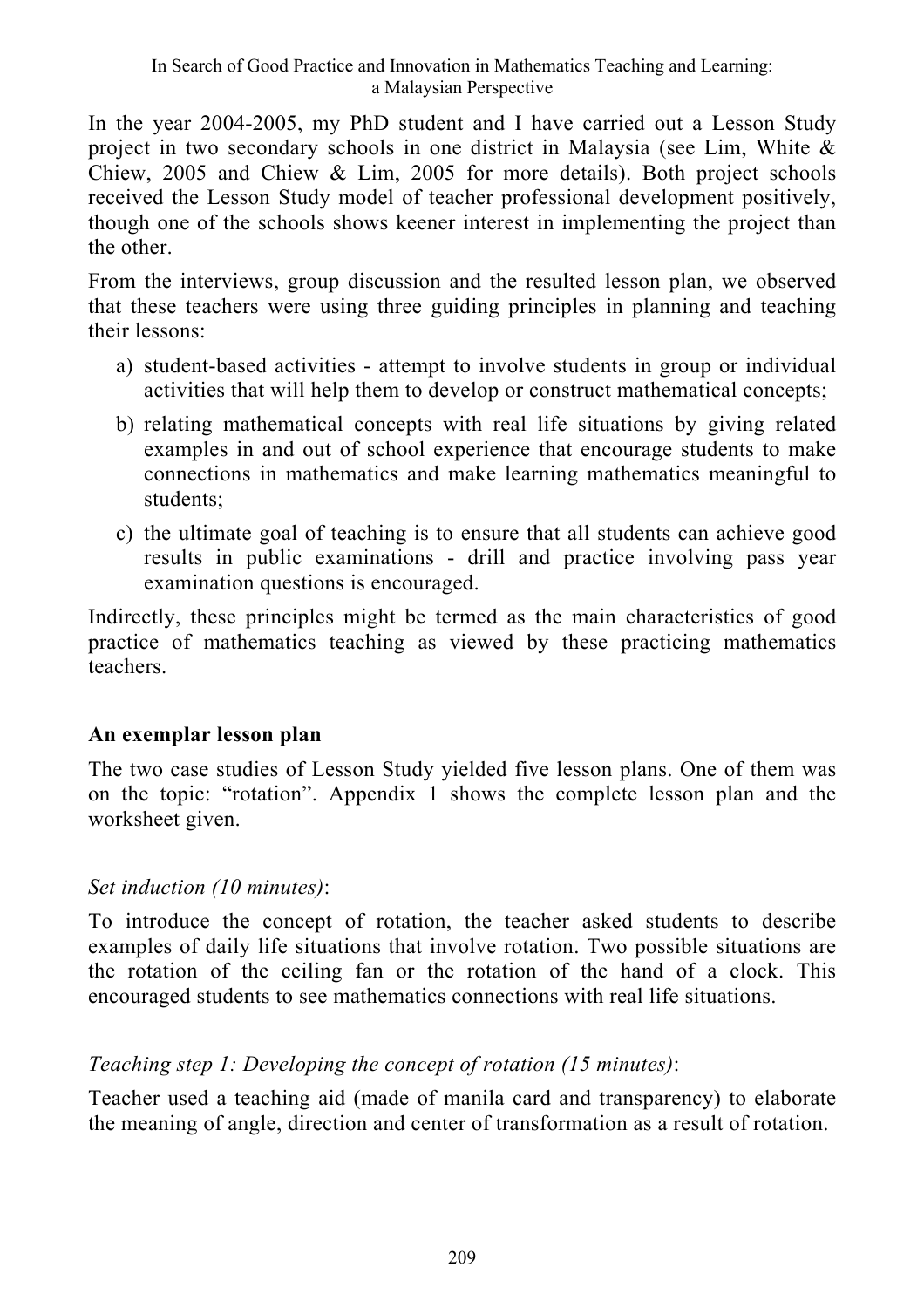#### Lim Chap Sam

#### *Teaching step 2: determining the image of an object under a rotation (35 minutes)*

Teacher then guided the students(working in pairs with a learning aid) to determine the image of an object under various transformation of rotation such as 90 degrees clockwise and anticlockwise, as well as other angle such as 45 degrees clockwise or 240 degrees anticlockwise etc. The learning aid is made of a compass attached to a piece of tracing paper. Students solved problems in worksheet 1. Later the teacher asked students to present their answer in front and students checked their answers.

#### *Teaching step 3: Describing a rotation(10 minutes)*

The teacher distributed worksheet 2 that required students to describe a given rotation. Students work individually.

#### *Teaching step 4: whole class discussion (8 minutes)*

Students gave their answers and teacher checked orally.

## *Closing (2 minutes)*

Teacher guided the students to summarize today's lesson. Teacher gave homework based on exercises given in the textbook.

## **Characteristics of Good Practices in mathematics teaching**

The above lesson plan on rotation was planned and revised several times by the group of school teachers. After observing and reflecting on the lesson, the teachers were rather happy with the lesson. Ideally, they would like to have every lesson planned this way because it fulfills many of the characteristics of a good lesson or good practices. These characteristics include:

- a) student centered activities that encourage conceptual understanding
- b) related to students' daily life experiences
- c) that the students understand what is being taught and can apply what they have learned to solve problems
- d) Good planning of student activities
- e) Active participation of students in fun and meaningful activities
- f) Use of teaching aids that enhance student understanding

However, in practice, these teachers espoused that it was rather impossible or too challenging for them to carry out this kind of lesson everyday. This is because they met with a number of issues and constraints that do not encourage or support this kind of practices in real teaching situation.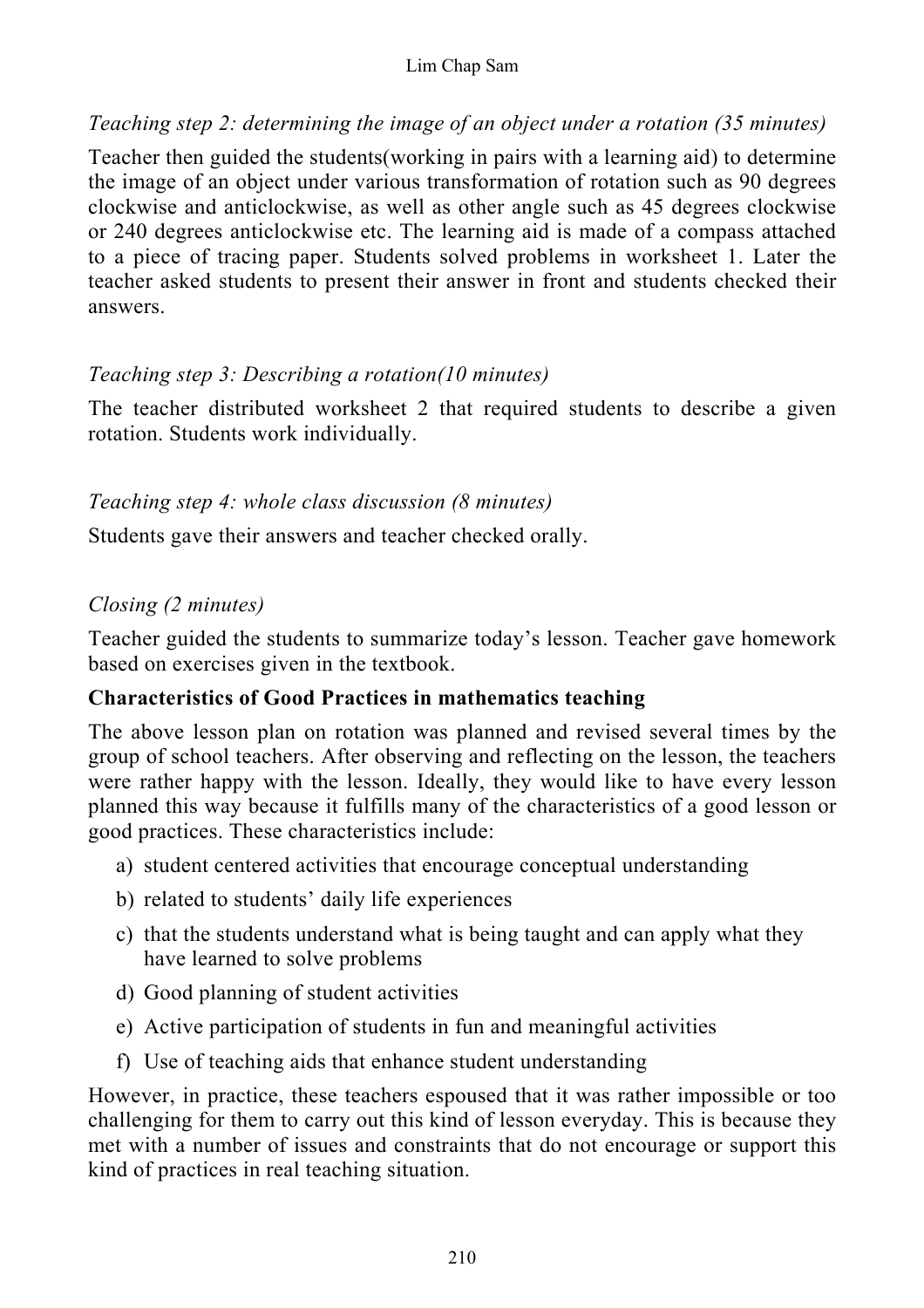## **Issues and constraints faced by the mathematics teachers**

## **a) time constraint**

Both project schools reported time as the major constraint. This can be seen from two aspects: the students' and the teachers' time constraint. From the part of the students, doing group or individual work in the classroom could be time consuming. There are fixed amount of syllabus to be covered within a limited teaching time. Hence, many teachers opt for teacher centered approach where the teacher instructs while the students listen. Besides this, from the part of teacher, student based activities demand teachers to spend much time in planning and searching for resources/ideas. Very often, teachers do not have sufficient time to plan their lesson because they are tight down by heavy workload. Again, teacher centered approach is preferred as it requires lesser preparation time.

## **b) Teacher's beliefs**

Many teachers tend to believe that giving clear explanation with suitable examples (teacher-centered approach) is practical and sufficient to achieve most teaching objectives. It is always too time consuming to allow students to construct their knowledge through student-based activities. Furthermore, they are not confident whether their students have acquired enough knowledge and skills if the students were allowed to explore by themselves. Hence, the teachers tend to feel more certain if they can control the teaching and learning pace of their students.

## **c) Examination oriented culture**

Examination oriented culture is prevalent in Malaysian society. Examination results especially the public examination results is used as a yard stick or accountability of school performance. From the education minister to the students' parents, everyone is very anxious about their children's examination performance. Hence, it is common for school principals to use students' performance in examinations as a yard stick to evaluate teacher's teaching competency. Consequently, this has strengthened many teachers' belief that their teaching priority is to ensure that their students pass and achieve good results in the examinations. The main duty of the teachers is to make sure that they have taught the whole syllabus before the examination.

# **d) Common belief of 'practice make perfect'**

As our study on culture of mathematics teaching and learning in some Malaysian schools (see Lim, Fatimah and Tan, 2003) has shown that many mathematics teachers and parents, especially those from the Chinese schools tend to hold strong belief of "practice make perfect" as a way of learning mathematics. Consequently, students are usually given large amount of home work and pass year examinations questions to practice their mathematics skills.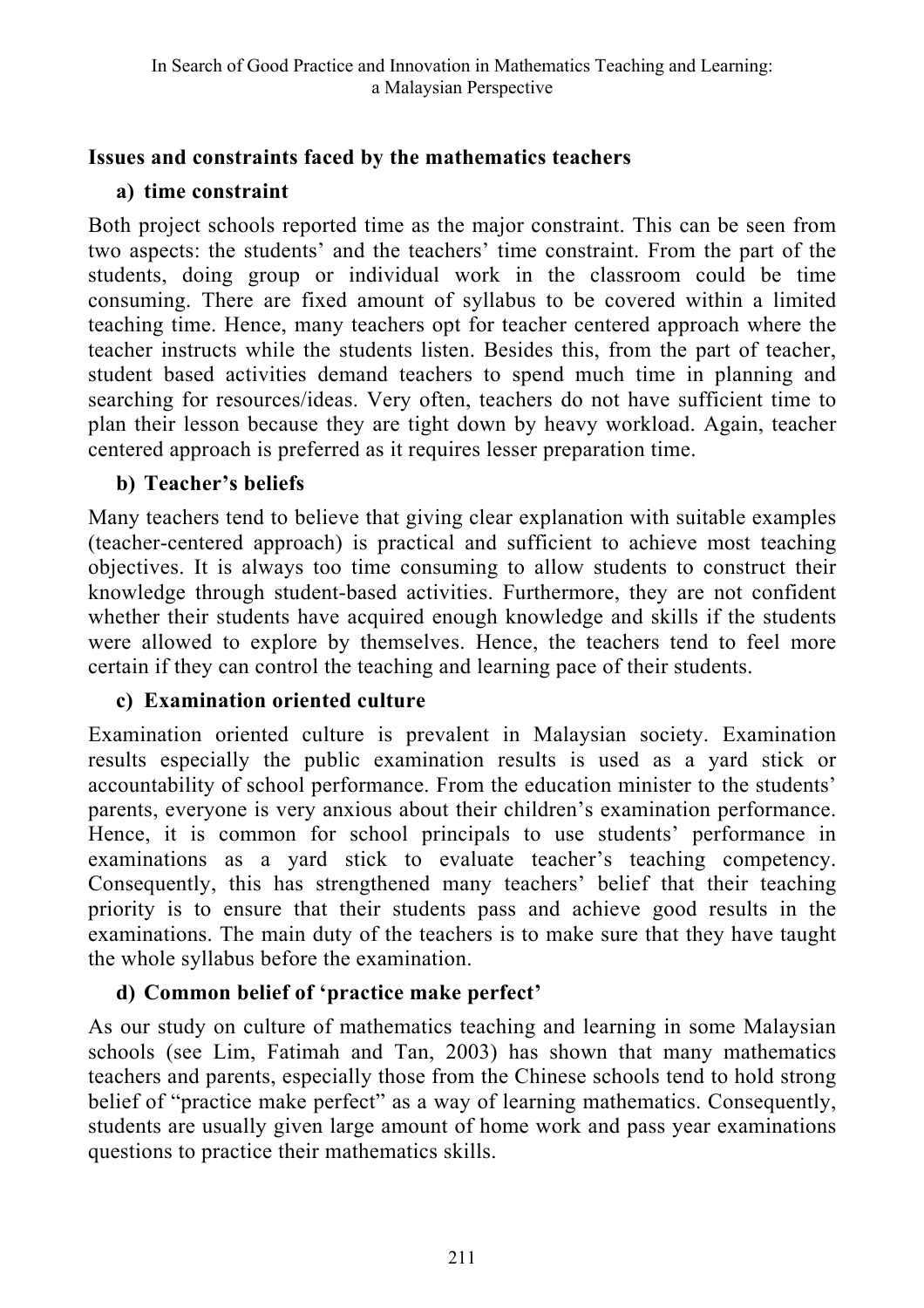Although teachers are exposed to student centered learning, contextual and cooperative learning approaches, they seem difficult to change the culture of mathematics teaching and learning in schools. For any new approaches that they employed, they have to meet the demands of the school principals and parents. It is thus not easy to change the culture of teaching and learning in schools.

#### **Lesson Study as an innovative teacher professional development programme**

Despite the above challenges and constraints, all the Lesson Study research project participants expressed positive feedback. From the group and individual interviews conducted at the end of the research, the participants listed the strengths of the Lesson Study process as follows:

a) Through group discussions and observing other teachers teach, they gained and enhanced both their mathematics content knowledge as well as pedagogical knowledge.

b) Upon self reflection and advice from colleagues who observed their teaching, the participants were able to rectify their own teaching errors. Novice teachers, especially have the opportunity to improve themselves by observing and learning from the experienced colleagues the skills and techniques in teaching various concepts of mathematics.

c) Lesson Study promotes a collaborative culture that enhances the professional collegial bonds within their mathematics staff.

d) Lesson study is a valuable professional development program. It was observed that participants have regarded the Lesson Study sessions as the venue to solve their teaching problems, and to develop their professional knowledge of mathematics teaching and learning.

Nevertheless, based upon our reflection on the research projects, we recommend that the following approach should be taken to ensure the effectiveness of the Lesson Study process and to be practicable in Malaysian context:

i) The Lesson Study program be monitored and supervised by the Expert Teacher ("Guru Pakar") of Mathematics, and supported by the school administrator.

ii) The Lesson Study group be made up of smaller group (3-4 mathematics teachers) to allow greater flexibility of time; group according to grade level (such as lower secondary) to reduce the constraint of time, teachers' specialization and logistic.

iii) A network of mathematics teachers be created within the district to share, learn and collaborate within the context of Lesson Study.

#### **Conclusion**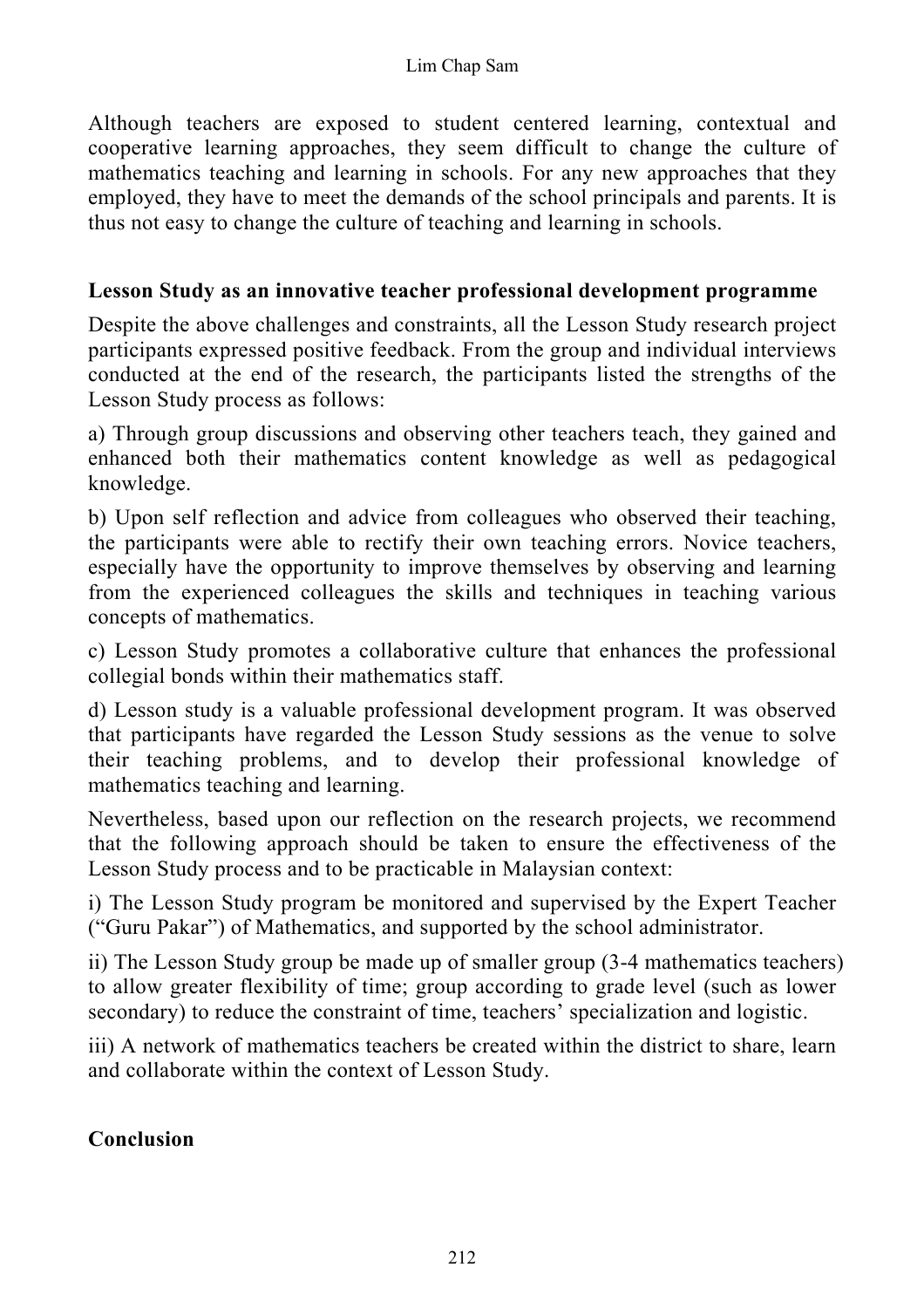In this paper, I attempted to give a description of good practice of mathematics teaching as perceived by the Malaysian perspective. I have looked at it from the school curriculum, local related research studies and the views of the practicing mathematics teachers. There is yet to have a consensus on a definition of good practice. What I can offer is just the characteristics of good practices. This is because it is not easy to maintain these good practices. Mathematics teachers are often faced with many constraints and challenges. The main constraint being the lack of time and the examination oriented culture.

However, our case study on using Lesson Study process to promote teacher professional development seems to yield encouraging outcomes. As a result of the Lesson Study process, teachers reported a change in the nature of the staff-room discourse with a greater focus upon the Study Lessons and alternative teaching strategies coupled with a lot more sharing of ideas. Teachers are able to prepare better student based activities as they share and collaborate in preparing a lesson plan. Furthermore, as a result of the change in staff room discourse, they felt more self confident and greater support from their colleagues. Thus, perhaps the Lesson Study process which provides a meaningful context for non-threatening lesson observation, and promote collaboration and sharing within the mathematics teachers might be a possible solution or measure to enhance good practice of mathematics teaching in schools.

## **References:**

- Chiew Chin Mon & Lim Chap Sam (2005). *Using Lesson Study Process to Enhance Mathematics Teacher's Content Knowledge and Teaching Practices*. Paper presented at the International Conference on Science and Mathematics Education (CoSMED) 2005, organized by RECSAM, 6-8 December, 2005
- Curriculum Development Centre, Ministry of Education (2004). *Integrated Curriculum for Secondary Schools Syllabus: Mathematics*.
- Curriculum Development Centre, Ministry of Education (2004). *Integrated Curriculum for Secondary Schools Curriculum Specifications: Additional Mathematics Form 4*.
- Ellerton, Nerida, F. (2003). Summary of the best practices and innovations in the teaching and learning of mathematics in the represented APEC economies. In *Seminar Proceedings on Best Practices and Innovations in the Teaching and Learning of Science and Mathematics at the Primary School Level*, organized by the Educational Planning and Research Division, Ministry of Education, Malaysia. pp.208-223.
- Lim Chap Sam, Allan Leslie White, & Chiew Chin Mon (2005). *Promoting Mathematics Teacher Collaboration through Lesson Study: What Can We Learn from Two Countries' Experience?* Paper presentated at the 8<sup>th</sup> International Conference of The Mathematics Education into the 21<sup>st</sup> Century Project :"Reform, Revolution and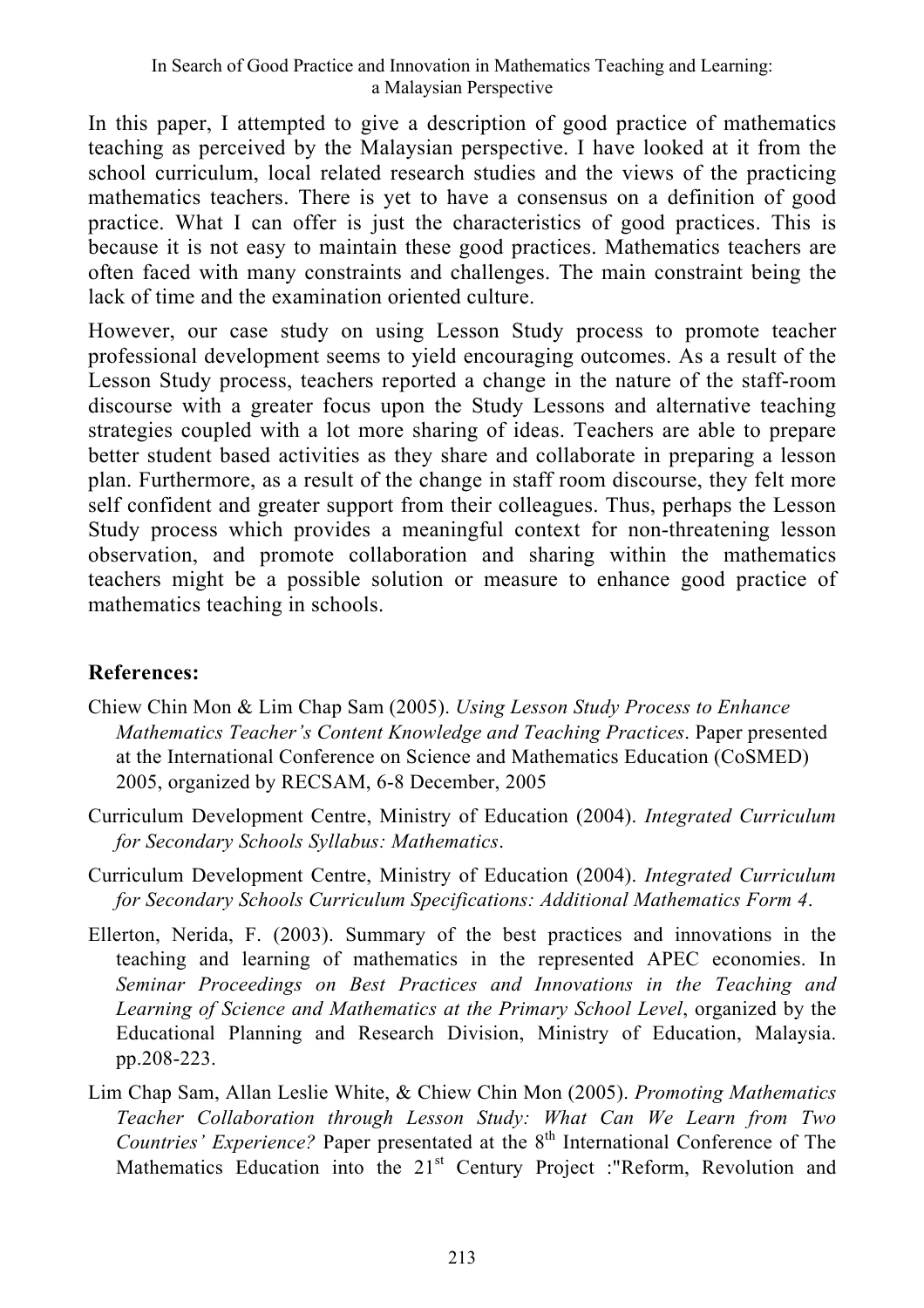Paradigm Shifts in Mathematics Education" in Cooperation with the Universiti Teknologi Malaysia (UTM), Johor Bharu, Malaysia, November 25-December 1, 2005.

- Lim, Chap Sam, Fatimah Saleh, & Tan, Sok Khim (2003). *The impact of culture on teaching and learning of mathematics*. Report of IRPA long term research grant.
- Mohd. Majid Konting (1997). In search of good practice: A case study of Malaysian effective mathematics teachers classroom practice. *Journal of Science and Mathematics Education in South East Asia, vol. XX,* no.2, pp.8-20.
- SEAMEO-RECSAM (1990).*Workshop on Thinking in Science and Mathematics (TISM) Project: A report.* Penang: SEOMEO Regional Centre for Education in Science and Mathematics.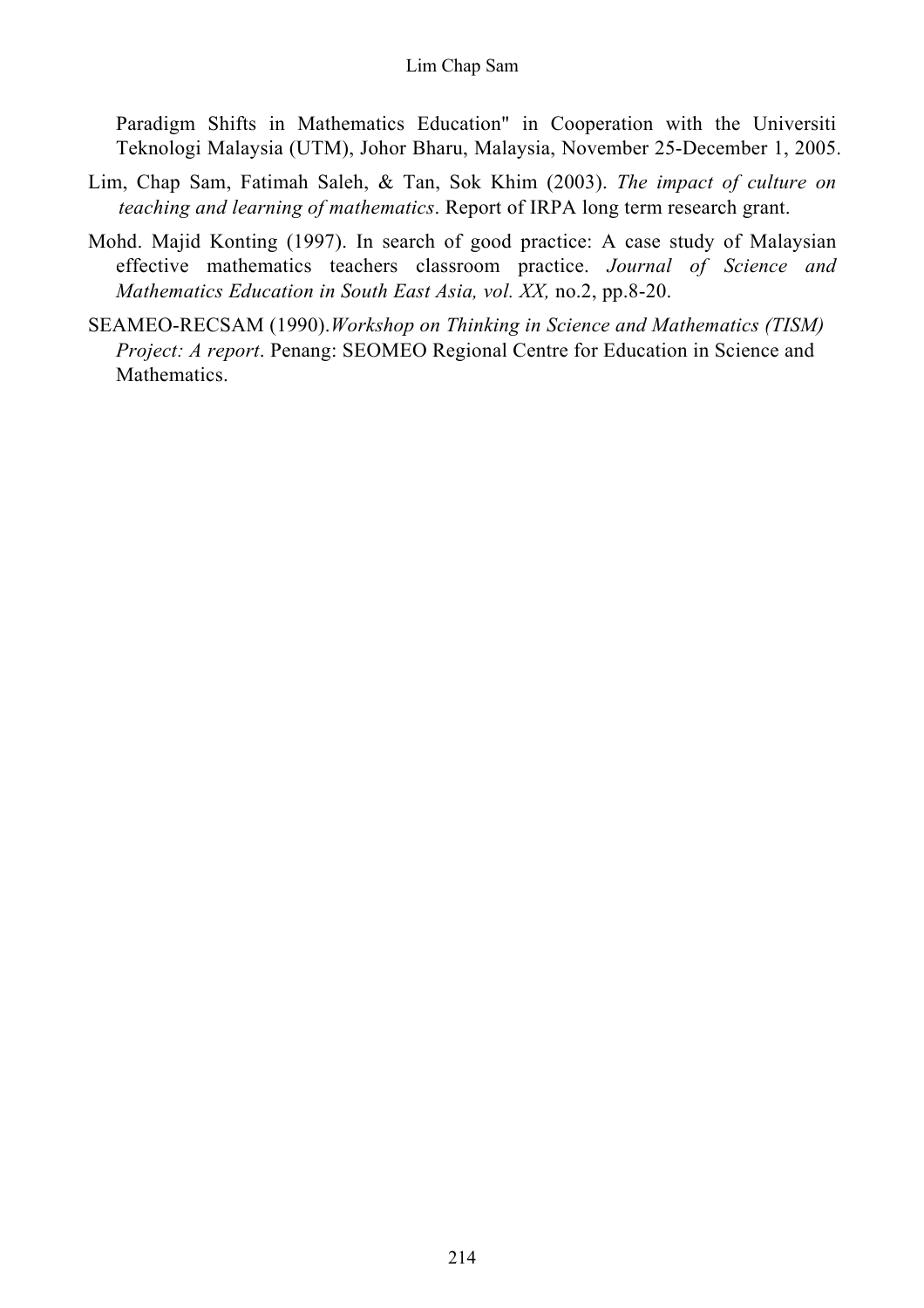#### **Appendix 1: Lesson Plan on " Rotation"**

| Topic                    | : Transformations (I) (Form 2 – Chapter 11)                                                                                                                                                                                                                                                                                                                           |
|--------------------------|-----------------------------------------------------------------------------------------------------------------------------------------------------------------------------------------------------------------------------------------------------------------------------------------------------------------------------------------------------------------------|
| Learning Area : Rotation |                                                                                                                                                                                                                                                                                                                                                                       |
|                          | Learning Objective : To understand the concept of rotation                                                                                                                                                                                                                                                                                                            |
|                          | Learning Outcomes : Students will be able to:<br>i) identify rotation as a form of transformation<br>ii) determine the image of an object under a rotation;<br>given the centre, angle and direction of the rotation<br>iii) describe the rotation; given the object and image of<br>the transformation of a rotation<br>iv) elaborate the properties of the rotation |
| <b>Duration</b>          | : 80 minutes                                                                                                                                                                                                                                                                                                                                                          |
| <b>Resources</b>         | : teaching kit of transformations, clock, fan, manila cards,<br>tracing paper, compass, worksheets.                                                                                                                                                                                                                                                                   |

## **Teaching and Learning Activities**

# *Set Induction (10 minutes)*

Teacher asks students to describe/give examples of daily-life situation that involve rotation or 'putaran' in Malay language. The teacher facilitates and guides the students to conceptualize 'rotation' with examples in their daily life.

Teacher presents the following situations (if necessary):

Situation 1: Rotation of the ceiling fan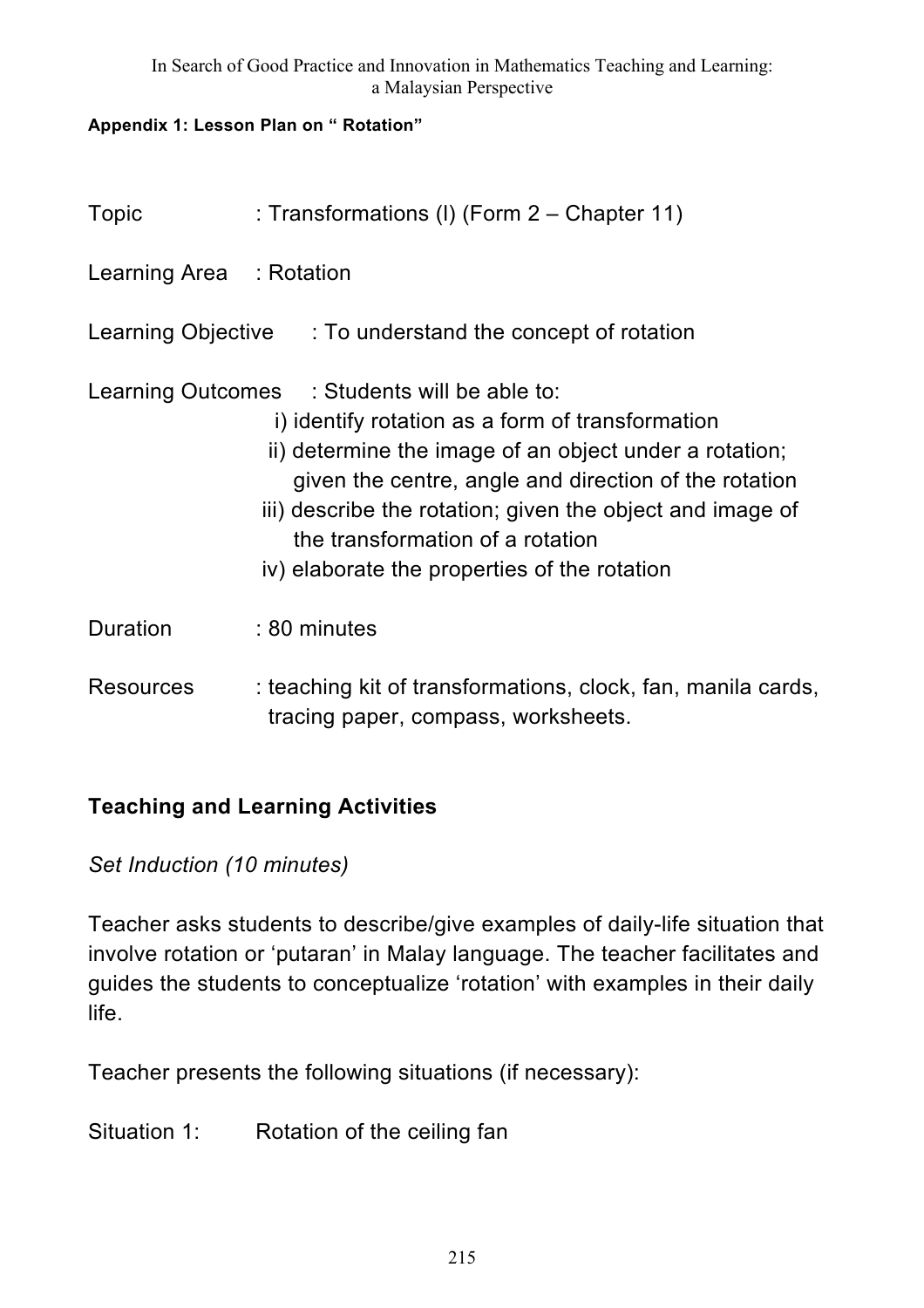# Situation 2: Rotation of the hands of a clock

# *Step 1: Concept of rotation (15 minutes)*

Using a teaching aid (made of manila card), the teacher elaborates and emphasizes the angle, direction and centre of the transformation of rotation.

Teacher facilitates and guides the students (working in pairs with a learning aid) to determine the image of an object under various transformation of rotation such as: 90° clockwise and anticlockwise, 180° clockwise and anticlockwise,

 $270^{\circ}$  clockwise and anticlockwise,  $360^{\circ}$  clockwise and anticlockwise. To conceptualize the transformation of rotation, teacher facilitates students with examples such as  $60^{\circ}$  clockwise,  $45^{\circ}$  anticlockwise,  $250^{\circ}$  clockwise etc.

Teacher uses the teaching kit provided and demonstrates it on the board with a few examples. Teacher guides the students to conceptualize the properties of the rotation.

# *Step 2: Determining the image of an object under a rotation (35 minutes)*

Teacher distributes worksheet 1 that requires students to determine the image of an object under a rotation. Teacher demonstrates (using the teaching kit) to the students how to use the learning aids (tracing paper and compass) to solve the problems in worksheet 1. Students work in pair and the teacher checks students' answers.

Students present their answers on the manila cards (the teacher prepares the manila cards). Using the manila card, the students determine the image; given the transformation and object by the teacher. Students check their answers.

*Step 3: Describing a rotation (10 minutes)*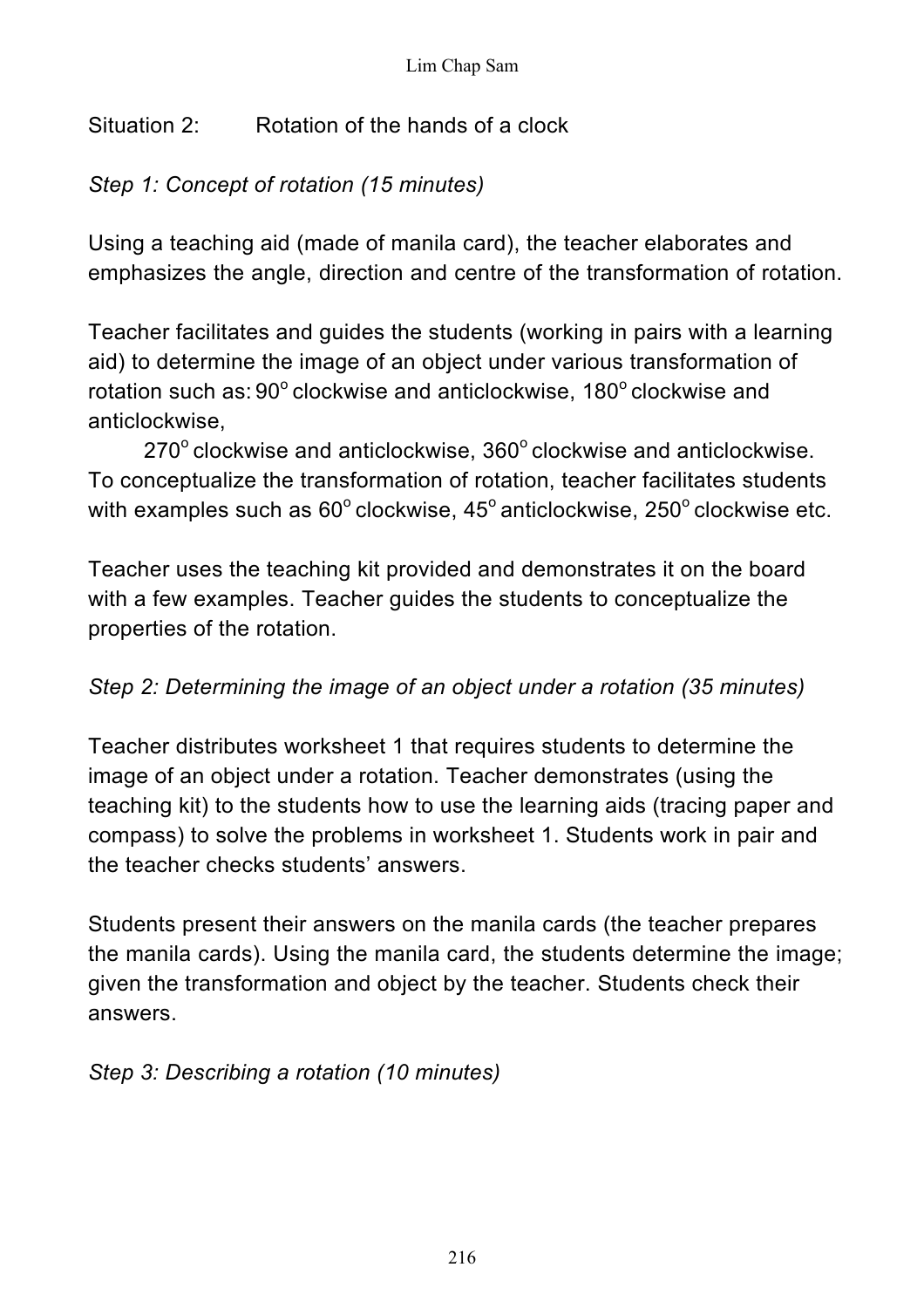Teacher distributes worksheet 2 that requires students to describe/elaborate the rotation; given the object and image of the transformation of rotation. Students work individually in worksheet 2.

*Step 4: Discussion (8 minutes)*

Students give their answers in worksheet 2 and the teacher checks the answers orally.

\* Note: There are two answers for every question and teacher should sought both answers from the students. Using the transformation kit, teacher demonstrates and explains why there would be two answers for every transformation of rotation (if necessary).

*Closing (2 minutes)* 

Teacher guides the students to summarize today's lesson.

Teacher gives homework from the textbook: pg. 96, exercise 11.4, question 6.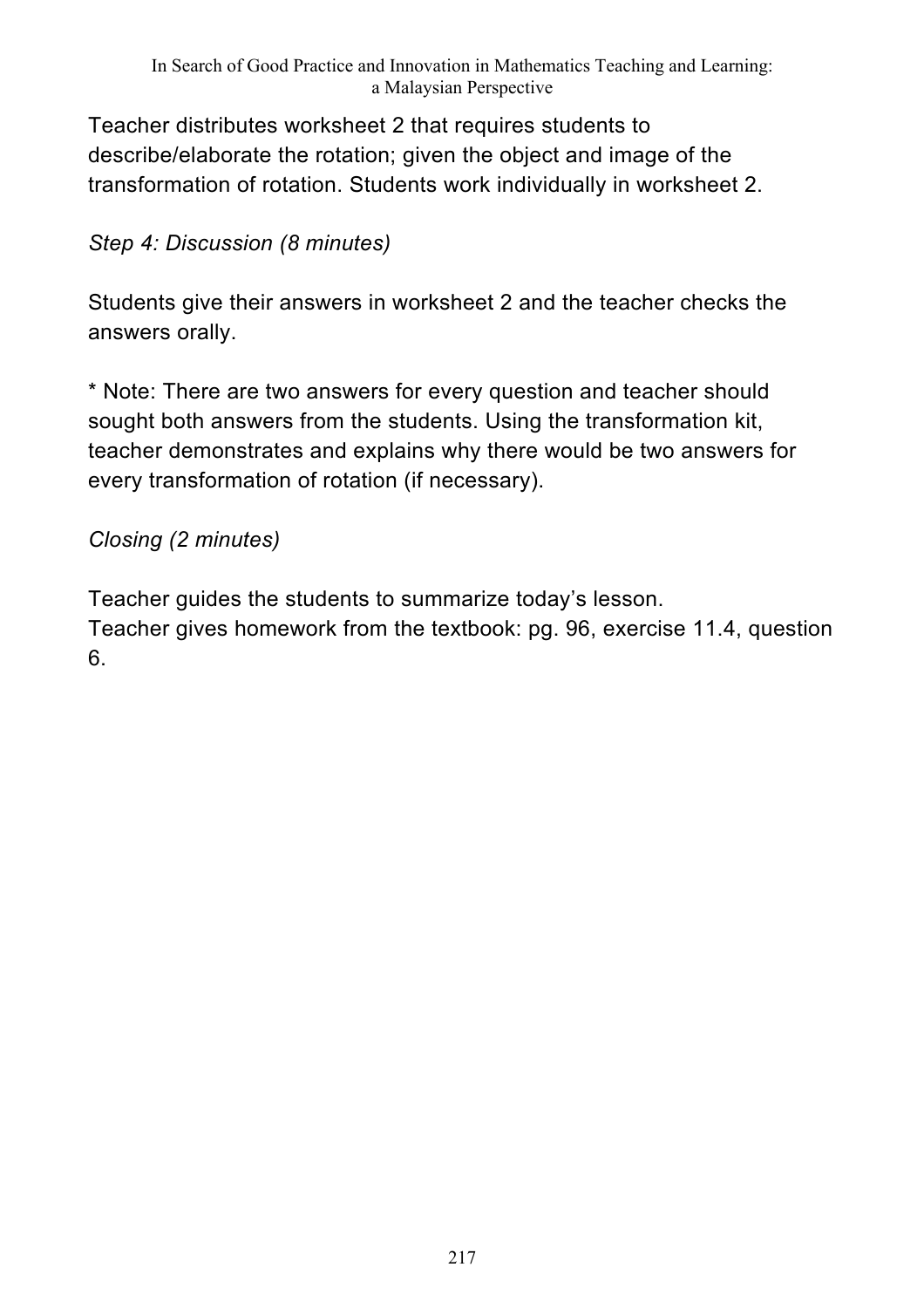Lim Chap Sam

# **Worksheet 1**

Instruction: Draw the image of the object under the rotation stated about the origin.